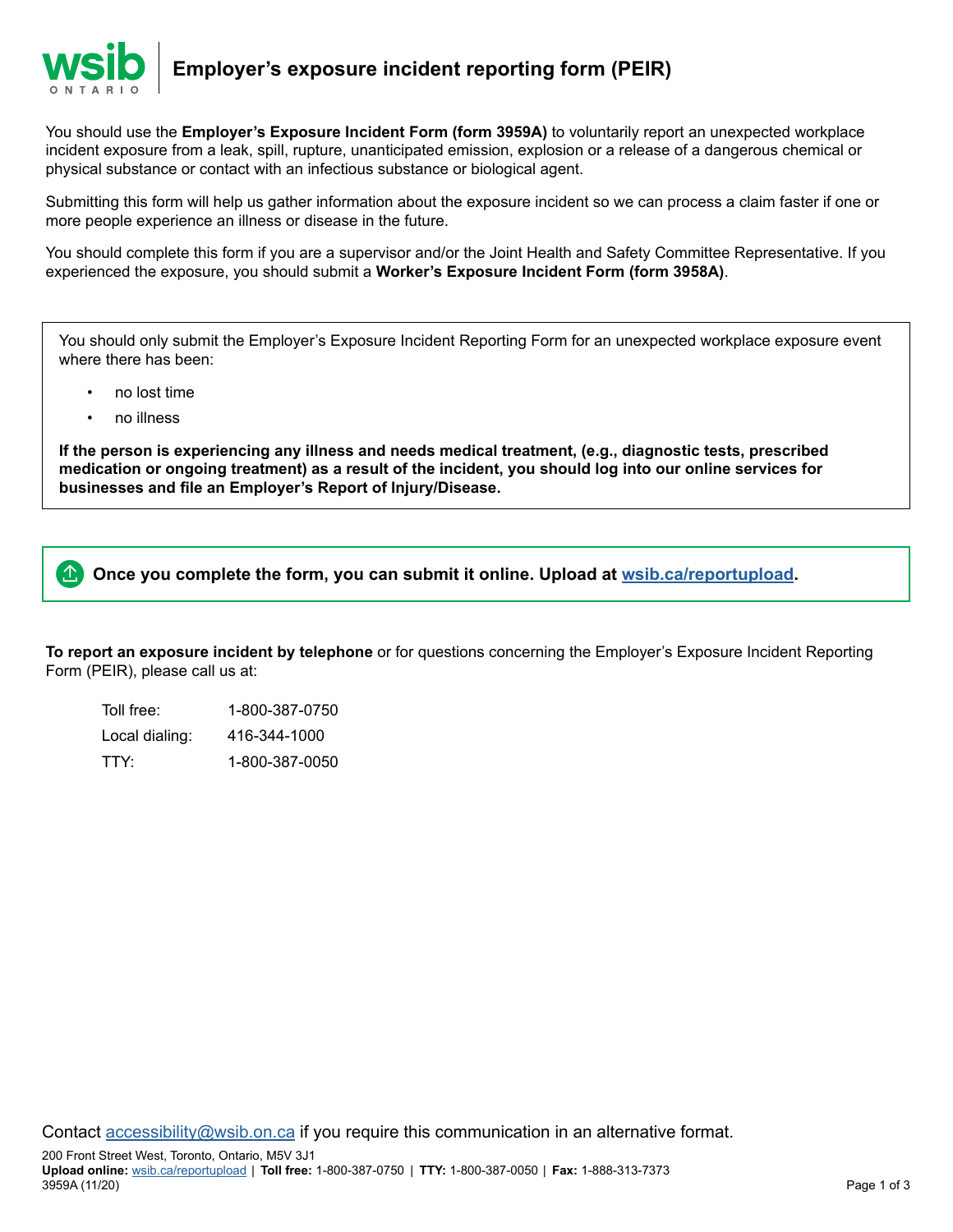

## **The information you provide will help us record the exposure incident. Please provide as much detail as possible.**

| <b>Employer's information</b>                                                                 |                                       |                                     |                |                                            |                                            |             |             |  |  |  |  |
|-----------------------------------------------------------------------------------------------|---------------------------------------|-------------------------------------|----------------|--------------------------------------------|--------------------------------------------|-------------|-------------|--|--|--|--|
| Employer's name (at time of incident)                                                         |                                       |                                     |                |                                            |                                            |             |             |  |  |  |  |
|                                                                                               | Firm no.                              |                                     | Class/subclass |                                            |                                            | NAICS code  |             |  |  |  |  |
|                                                                                               | Employer's address for correspondence |                                     | City/Town      |                                            | Province                                   |             | Postal code |  |  |  |  |
| Address for location of incident                                                              |                                       |                                     | City/Town      |                                            | Province                                   |             | Postal code |  |  |  |  |
| What is the nature of your business?                                                          |                                       |                                     |                |                                            |                                            |             |             |  |  |  |  |
| Please list all workers involved in the exposure incident (use additional sheet if necessary) |                                       |                                     |                |                                            |                                            |             |             |  |  |  |  |
| $\mathbf 1$ .                                                                                 | Last name                             |                                     |                | Date of birth (dd/mm/yyyy)<br>Date of hire |                                            |             |             |  |  |  |  |
|                                                                                               | Address                               | City/Town                           |                | Province                                   |                                            | Postal code |             |  |  |  |  |
|                                                                                               | Telephone                             | Sex<br>$\Box$ female<br>$\Box$ male |                | Social Insurance No.                       |                                            |             |             |  |  |  |  |
| 2.                                                                                            | Last name                             |                                     |                | Date of hire<br>Date of birth (dd/mm/yyyy) |                                            |             |             |  |  |  |  |
|                                                                                               | Address                               | City/Town                           |                | Province                                   |                                            | Postal code |             |  |  |  |  |
|                                                                                               | Telephone                             | Sex<br>$\Box$ female<br>$\Box$ male |                | Social Insurance No.                       |                                            |             |             |  |  |  |  |
|                                                                                               | Last name                             |                                     |                | Date of birth (dd/mm/yyyy)<br>Date of hire |                                            |             |             |  |  |  |  |
| 3.                                                                                            | <b>Address</b>                        | City/Town                           |                | Province                                   |                                            | Postal code |             |  |  |  |  |
|                                                                                               | Telephone                             | Sex<br>$\Box$ female<br>$\Box$ male |                | Social Insurance No.                       |                                            |             |             |  |  |  |  |
| 4.                                                                                            | Last name<br>Given name               |                                     |                |                                            | Date of birth (dd/mm/yyyy)<br>Date of hire |             |             |  |  |  |  |
|                                                                                               | <b>Address</b>                        | City/Town                           |                | Province                                   |                                            | Postal code |             |  |  |  |  |
|                                                                                               | Telephone                             | Sex<br>$\Box$ male<br>$\Box$ female |                | Social Insurance No.                       |                                            |             |             |  |  |  |  |

**If more space is required, please attach a separate form.**

**If you have your own incident report form and submit it along with this page, completion of page two is not required. You may, however, be contacted for further information.**

Contact **accessibility@wsib.on.ca** if you require this communication in an alternative format.

200 Front Street West, Toronto, Ontario, M5V 3J1 **Upload online:** [wsib.ca/reportupload](https://wsib.ca/reportupload) | **Toll free:** 1-800-387-0750 | **TTY:** 1-800-387-0050 | **Fax:** 1-888-313-7373 3959A (11/20) Page 2 of 3